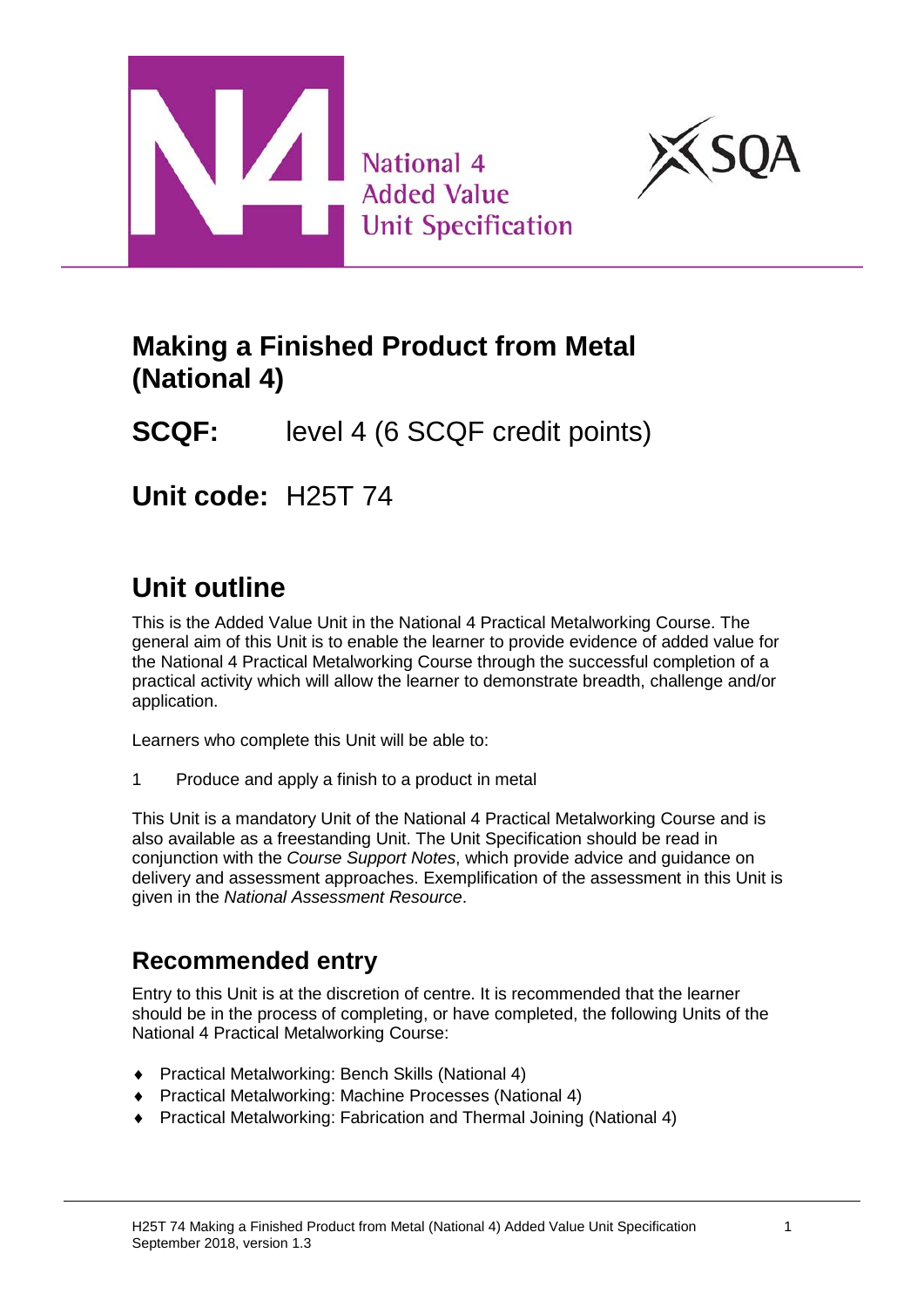## **Equality and inclusion**

This Unit Specification has been designed to ensure that there are no unnecessary barriers to learning or assessment. The individual needs of learners should be taken into account when planning learning experiences, selecting assessment methods or considering alternative evidence. For further information, please refer to the *Course Support Notes.*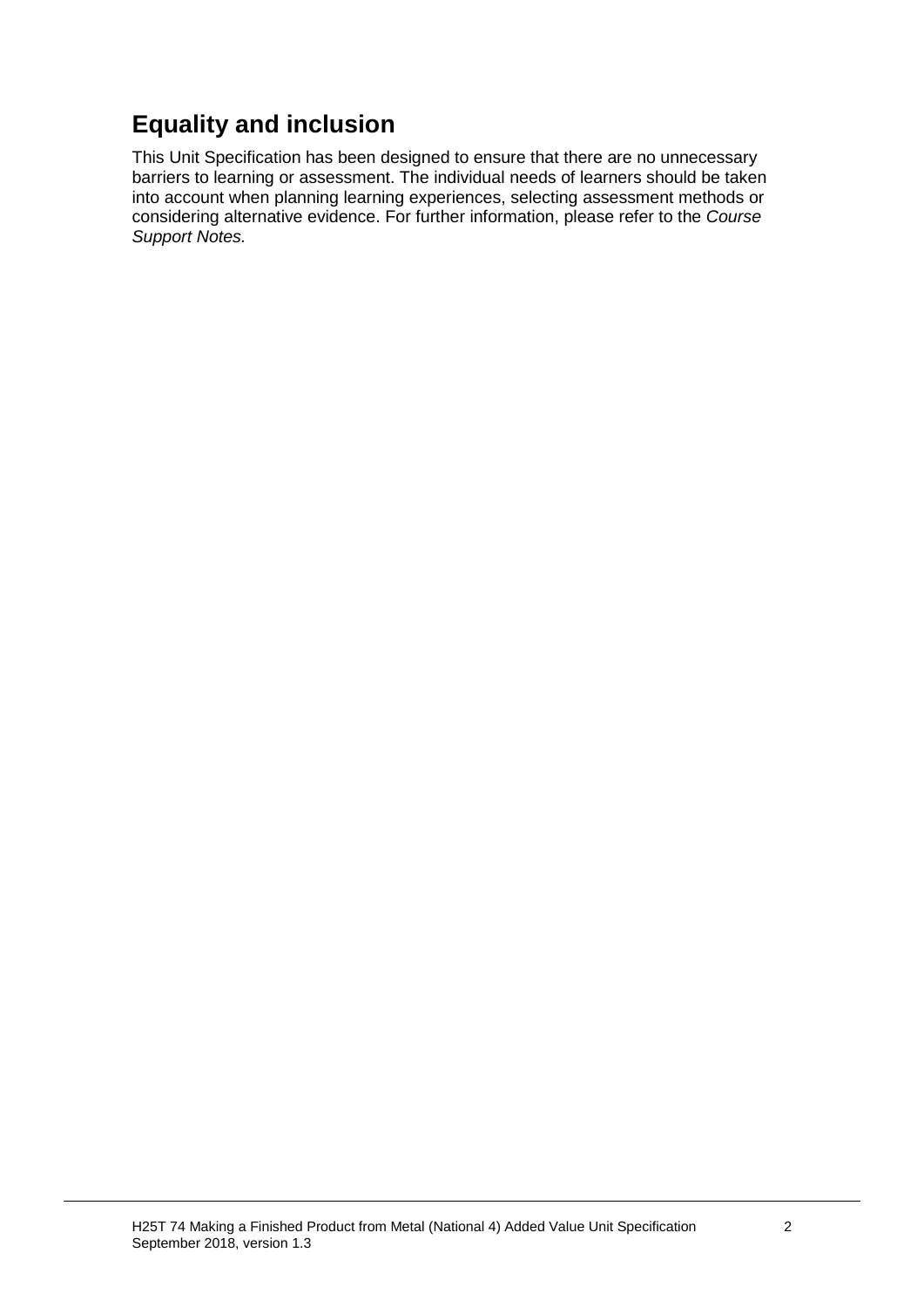# **Standards**

## **Outcomes and assessment standards**

### **Outcome 1**

The learner will:

### **1 Produce and apply a finish to a product in metal by:**

- 1.1 Selecting and using, with guidance, a range of common metalworking tools, equipment and materials as appropriate
- 1.2 Using, with guidance, bench skills in marking out, cutting and shaping metalwork components
- 1.3 Using, with guidance, machine processes skills in marking out, cutting and shaping metalwork components
- 1.4 Using, with guidance, fabrication and joining techniques in fabricating and joining metalwork components
- 1.5 Manufacturing, with guidance, a metalwork product to given drawings and to given standards
- 1.6 Selecting and applying, with guidance, an appropriate finish to the product
- 1.7 Working in accordance with recognised procedures and safe working practices

## **Evidence Requirements for the Unit**

This Unit will be assessed through controlled assessment which meets the Evidence Requirements below.

The assessment method for this Unit will be a practical activity in which the learner will draw on and apply the skills and knowledge related to bench skills, machine processes and fabrication and thermal joining techniques.

The practical activity will assess the learner's skills in: reading and interpreting given working drawings and outline specification information; checking materials supplied against the requirements of the drawings; marking out, cutting, shaping and fitting metal sections and sheet materials in readiness for fabrication and joining; assembling, fitting and fixing the components into a whole to form the product; and applying an appropriate finish.

This practical activity is:

- set by centres within the SQA guidelines described below
- conducted under some supervision and control

Evidence will be internally marked by centre staff in line with SQA guidelines.

All assessment is subject to quality assurance by SQA.

#### **Setting the assessment**

The practical activity will be set by centres within the following guidelines:

♦ The specification for the practical activity will be agreed between the learner and the teacher.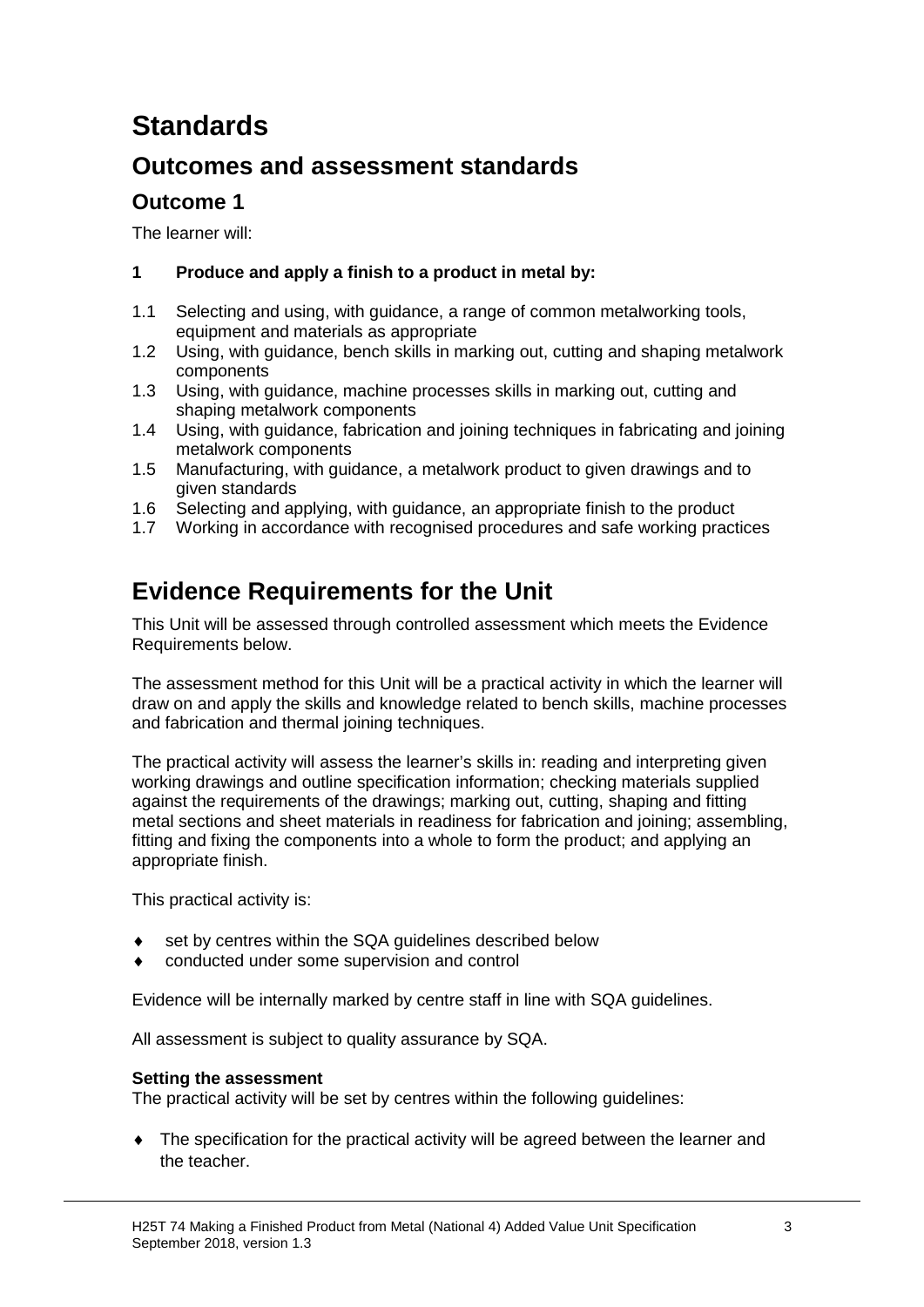- $\bullet$  The teacher will provide overall guidelines for the practical activity and a list of questions/tasks/prompts which will lead learners through the practical activity in clear stages.
- ♦ The practical activity will be a meaningful and appropriately challenging task, which should clearly demonstrate application of knowledge and skills, at an appropriate level, drawn from the *Bench Skills* Unit, the *Machine Processes* Unit and the *Fabrication and Thermal Joining* Unit (as defined in the 'Further mandatory information on Course coverage' section of this document).
- ♦ The practical activity will involve making a metal product consisting of a minimum of five component parts and will require the learner to provide evidence of bench skills, machine processes and fabrication and joining techniques.
- ♦ The use of at least one thermal joining technique is mandatory in the practical activity.
- ♦ The working drawings for the practical activity will not detail every aspect of the product. This will allow the task to be sufficiently open and flexible to allow for personalisation and choice. It will thus allow learners to demonstrate practical creativity.

#### **Conducting the assessment**

The practical activity will be conducted under some supervision and control. This will take the form of the following:

- ♦ The practical activity will be carried out under supervised open book conditions.
- ♦ The teacher may also give learners some support and guidance, as appropriate to National 4 level, to help them progress through each stage of the practical activity. The amount of support provided should be reflected in the assessment judgement.

### **Judging the evidence**

Evidence will be internally marked and verified by centre staff in line with SQA guidelines.

All assessment is subject to quality assurance by SQA.

Learners will provide evidence of the following:

- ♦ Following appropriate procedures and processes in the manufacture of the product by:
	- selecting metalworking tools, equipment and materials appropriate for tasks
	- checking materials supplied against the working drawings
	- confirming that metalworking tools and equipment are in good condition and safe working order before, during and after use
	- marking out each component part in accordance with the working drawings and with four functional dimensions within specified tolerance
	- assembling, joining and fitting the overall product, in accordance with the working drawings and with six functional dimensions within specified tolerance
	- $-$  the thermal joining within the manufacture of the product must be reasonably consistent in quality and form; there is no minimum length requirement for this work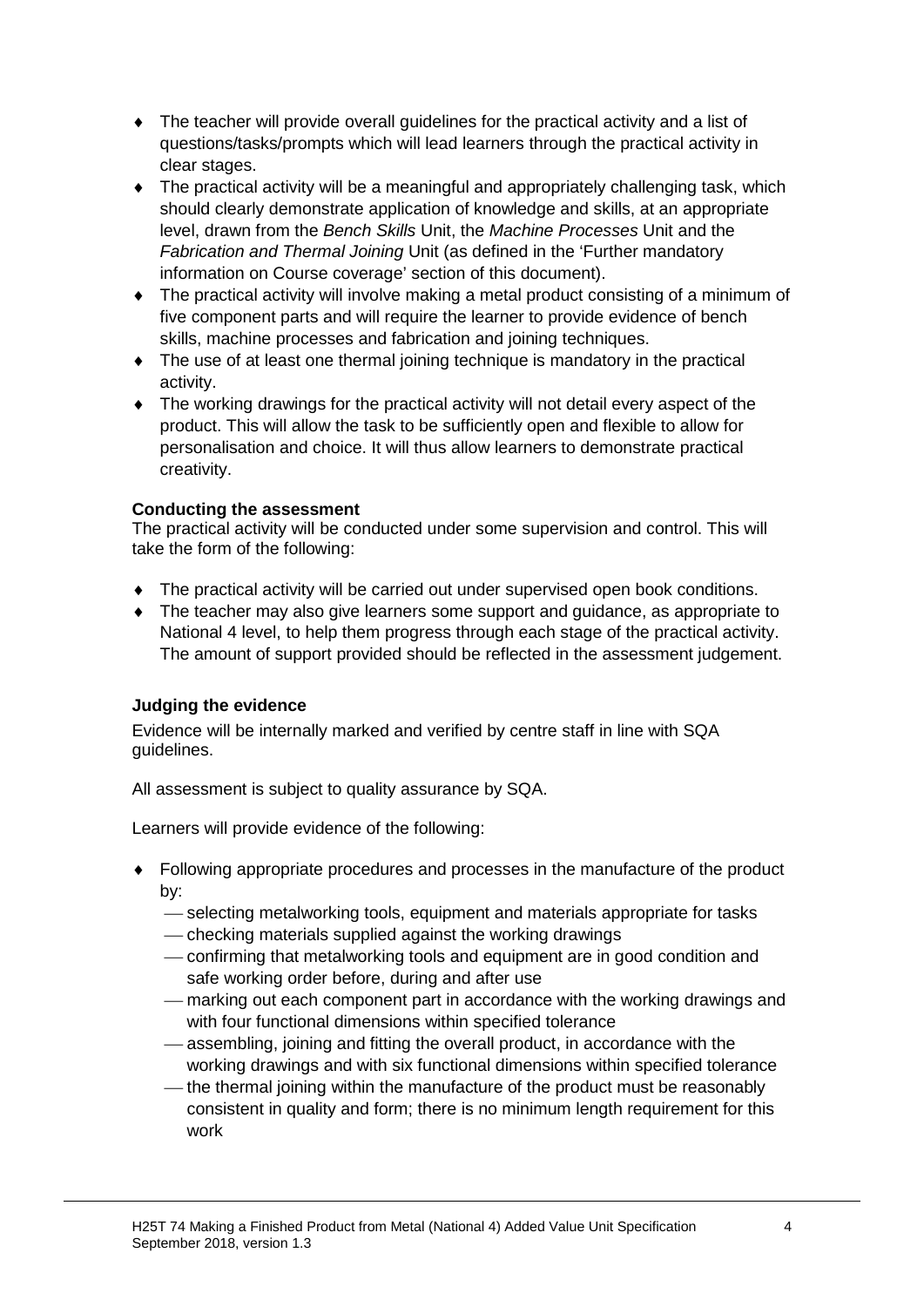- $-$  selecting, and applying an appropriate finish and to a reasonable standard without major flaws
- using tools and equipment in accordance with recognised procedures and safe working practices
- ♦ It is assumed the completed product will be easily portable. The standards and tolerances applicable to the product are in line with those shown in the following Unit Specifications:
	- Practical Metalworking: Bench Skills (National 4)
	- Practical Metalworking: Machine Processes (National 4)
	- Practical Metalworking: Fabrication and Thermal Joining (National 4)
- ♦ A record of progress through the practical activity (such as an informal diary or electronic log or blog) produced by the learner. Information in the diary should include when tasks are completed, areas that have been an issue for the learner, safe working practices, and strength and weaknesses. The diary should also indicate where practical creativity has been demonstrated.

#### **Re-assessment**

In relation to Unit assessment, SQA's guidance on re-assessment for Units applies.

Further information is provided in the exemplification of assessment in the *Unit Assessment Support*. Advice and guidance on possible approaches to assessment is provided in the *Course Support Notes.*

### **Assessment standard thresholds**

If a candidate successfully meets the requirements of the specified number of Assessment Standards they will be judged to have passed the Unit overall and no further re-assessment will be required.

The specific requirements for this Unit is as follows:

♦ 5 out of 7 Assessment Standards must be achieved.

It should be noted that there will still be the requirement for candidates to be given the opportunity to meet all Assessment Standards. The above threshold has been put in place to reduce the volume of re-assessment where that is required.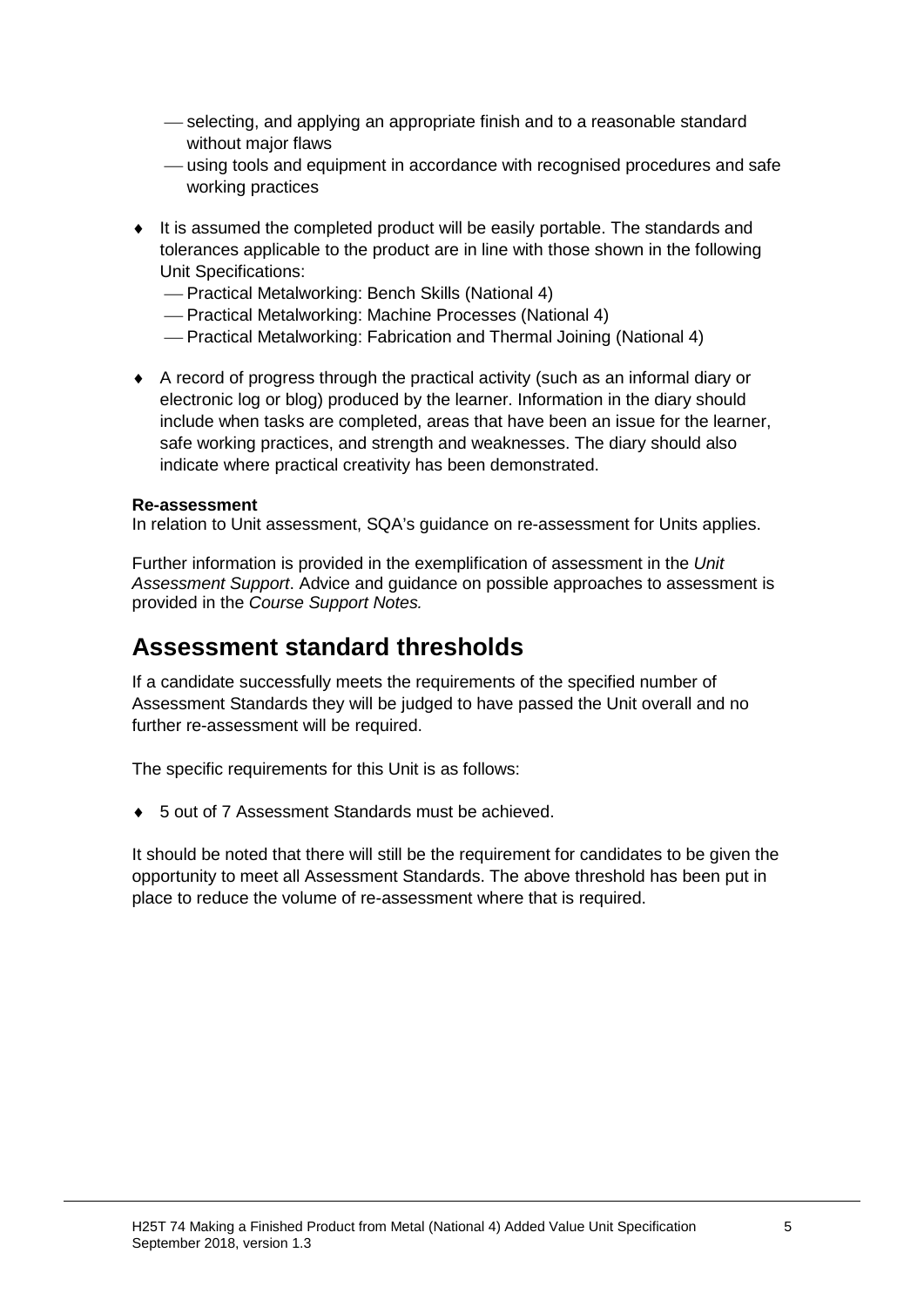# **Development of skills for learning, skills for life and skills for work**

Please refer to the *Course Specification* for information about skills for learning, skills for life and skills for work.

H25T 74 Making a Finished Product from Metal (National 4) Added Value Unit Specification 6 September 2018, version 1.3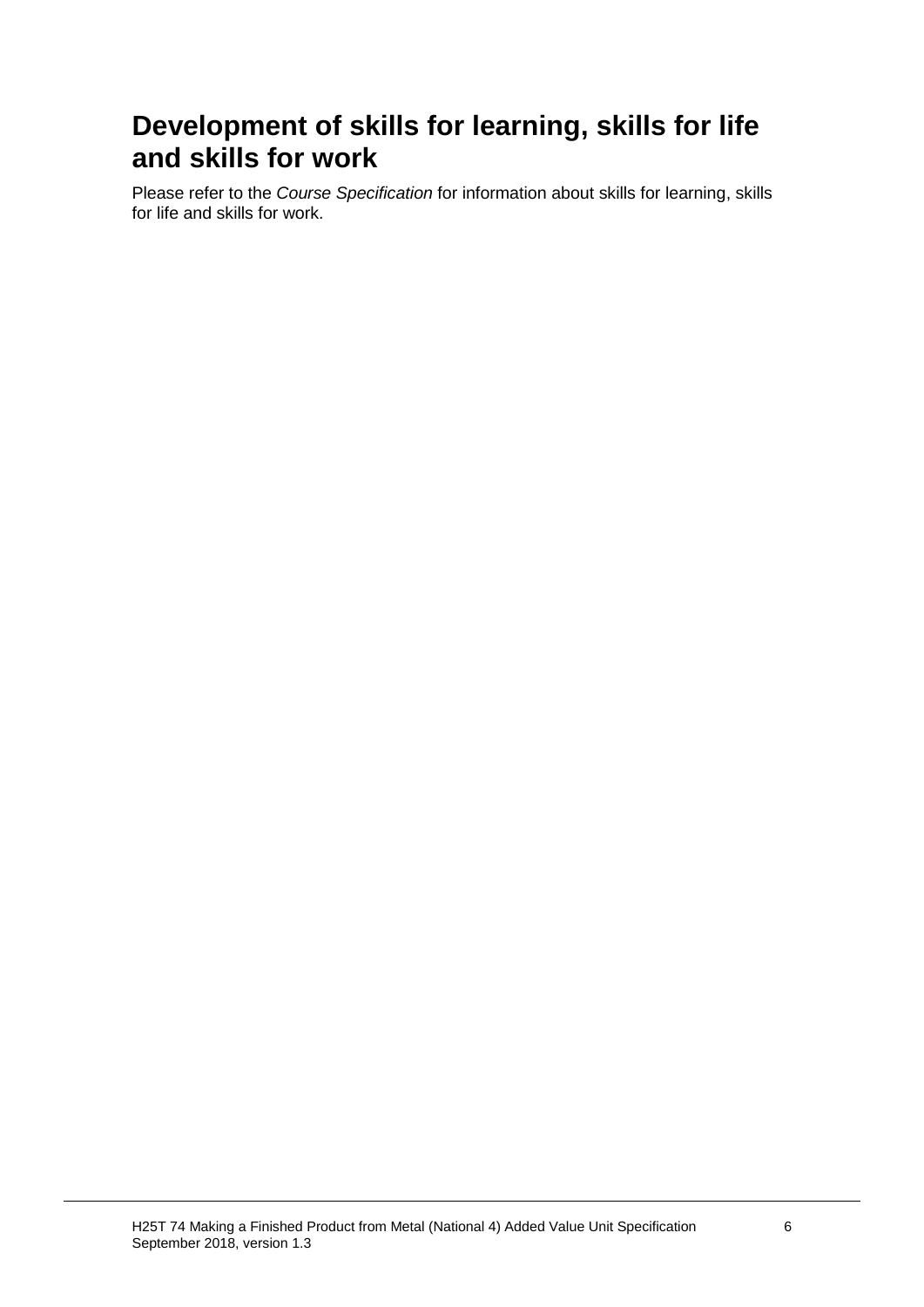## **Further mandatory information on Course coverage for the National 4 Practical Metalworking Course**

The following gives details of mandatory skills, knowledge and understanding for the National 4 Practical Metalworking Course. Assessment of this Added Value Unit will involve selecting appropriate skills, knowledge and understanding from those listed below, in line with the Evidence Requirements. This list of skills, knowledge and understanding also provides the basis for the assessment of all the Units in the Course.

| Identification and skills in use of the following, including associated processes,<br>as appropriate to Unit: |                                                                                                                                                                                                                                                                                                                                                                                                                                               |  |  |  |
|---------------------------------------------------------------------------------------------------------------|-----------------------------------------------------------------------------------------------------------------------------------------------------------------------------------------------------------------------------------------------------------------------------------------------------------------------------------------------------------------------------------------------------------------------------------------------|--|--|--|
| <b>Measuring and</b><br>marking out                                                                           | Tools and equipment:<br>scriber and scribing block<br>٠<br>steel rule<br>engineer's square<br>spring dividers<br>calipers (odd-leg, inside, outside, and Vernier or digital)<br>centre punch<br>witness marks<br>surface table<br>Basic knowledge and understanding of:<br>units of measurement, datum, functional dimensions<br>Engineer's blue                                                                                              |  |  |  |
| <b>Reading and</b><br>interpreting<br>drawings and<br>documents                                               | Working drawings, pictorial drawings, diagrams, cutting lists<br>Knowledge and understanding of orthographic projection,<br>scale, dimensioning (linear, radial and diameter) and basic<br>drawing conventions including: line types, centre lines and<br>hidden detail                                                                                                                                                                       |  |  |  |
| <b>Materials</b>                                                                                              | Basic knowledge of a variety of common metalworking<br>materials including:<br>ferrous metals (steel, iron)<br>٠<br>non-ferrous metals (aluminium, copper, nickel)<br>alloys (bronze, brass, stainless steel)<br>common sections (square bar, round bar, hexagonal bar,<br>angle iron, tube)<br>sheet materials (tin plate, copper, brass, steel, aluminium)<br>Common metals associated with different fabrication and<br>joining techniques |  |  |  |
| <b>Bench work</b>                                                                                             | Common bench tools, including:<br>hammers (ball-pein)<br>cold chisels<br>files<br>saws (senior hacksaw, junior hacksaw)<br>taps, dies, tap wrench and die stock for tapping and<br>threading and awareness of twist drill size<br>rivet set and snap                                                                                                                                                                                          |  |  |  |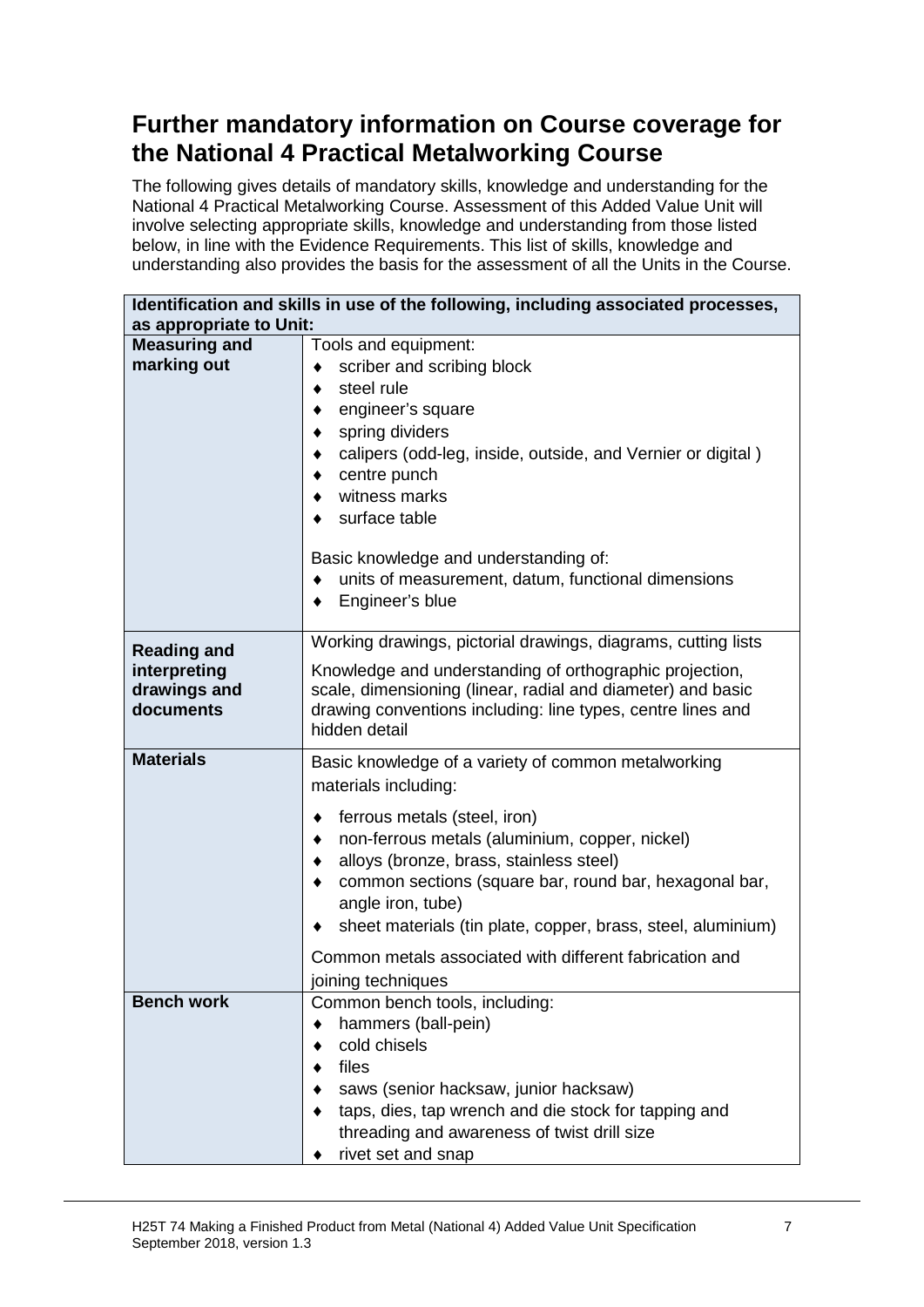| <b>Sheet metal tools</b> | bending equipment including folding bars                                                 |  |  |  |  |
|--------------------------|------------------------------------------------------------------------------------------|--|--|--|--|
| and machines             | notchers                                                                                 |  |  |  |  |
|                          | hide or rubber mallets                                                                   |  |  |  |  |
|                          | tin snips                                                                                |  |  |  |  |
|                          | pop riveter                                                                              |  |  |  |  |
|                          | spot welder                                                                              |  |  |  |  |
|                          | formers and jigs (as appropriate)                                                        |  |  |  |  |
| <b>Machine processes</b> | Centre lathe: parallel turning, facing, chamfering, centre drilling                      |  |  |  |  |
|                          | and drilling generally, knurling, parting off                                            |  |  |  |  |
|                          | Pedestal drill for drilling and counter-sinking                                          |  |  |  |  |
|                          | Basic knowledge of:                                                                      |  |  |  |  |
|                          | bench grinders<br>٠                                                                      |  |  |  |  |
|                          | centring of cutting tools<br>٠                                                           |  |  |  |  |
|                          | milling machines (vertical, horizontal and CNC)                                          |  |  |  |  |
|                          | industrial cutting processes (including laser and plasma<br>٠                            |  |  |  |  |
|                          | cutters)                                                                                 |  |  |  |  |
| <b>Machine tools</b>     | lathe cutting tools<br>٠                                                                 |  |  |  |  |
|                          | knurling tool<br>٠                                                                       |  |  |  |  |
|                          | parting tool                                                                             |  |  |  |  |
|                          | 3-jaw chuck and Jacob's chuck                                                            |  |  |  |  |
|                          | chuck keys                                                                               |  |  |  |  |
|                          | revolving centres<br>machine vices                                                       |  |  |  |  |
|                          |                                                                                          |  |  |  |  |
|                          | appropriate holding devices<br>safety equipment                                          |  |  |  |  |
| <b>Finishing</b>         | Preparation of surfaces<br>٠                                                             |  |  |  |  |
|                          | Planishing, polishing, bluing<br>٠                                                       |  |  |  |  |
|                          | Machine finishing (ground, milled)<br>٠                                                  |  |  |  |  |
|                          | Knowledge (but not use) of preparation and application of                                |  |  |  |  |
|                          | painting and dip-coating                                                                 |  |  |  |  |
| <b>Care and</b>          | Basic knowledge and understanding of:                                                    |  |  |  |  |
| maintenance of           |                                                                                          |  |  |  |  |
| tools and                | reporting faults and fault reporting systems                                             |  |  |  |  |
| equipment                | general condition before, during and after use                                           |  |  |  |  |
|                          | position and condition of guards                                                         |  |  |  |  |
|                          | position and security of cutting tools on machine tools                                  |  |  |  |  |
| <b>Fabrication and</b>   | secure holding techniques<br>Hot-forming techniques including twisting, drawing down and |  |  |  |  |
| thermal joining          | flattening                                                                               |  |  |  |  |
|                          | Hot-bending techniques including metal bar bending and metal                             |  |  |  |  |
|                          | strip bending                                                                            |  |  |  |  |
|                          | Thermal joining techniques including welding, soldering or<br>brazing                    |  |  |  |  |
|                          | Mechanical fixing techniques including riveting, screw-fixing<br>and proprietary fixings |  |  |  |  |
|                          | Proprietary metalwork adhesives                                                          |  |  |  |  |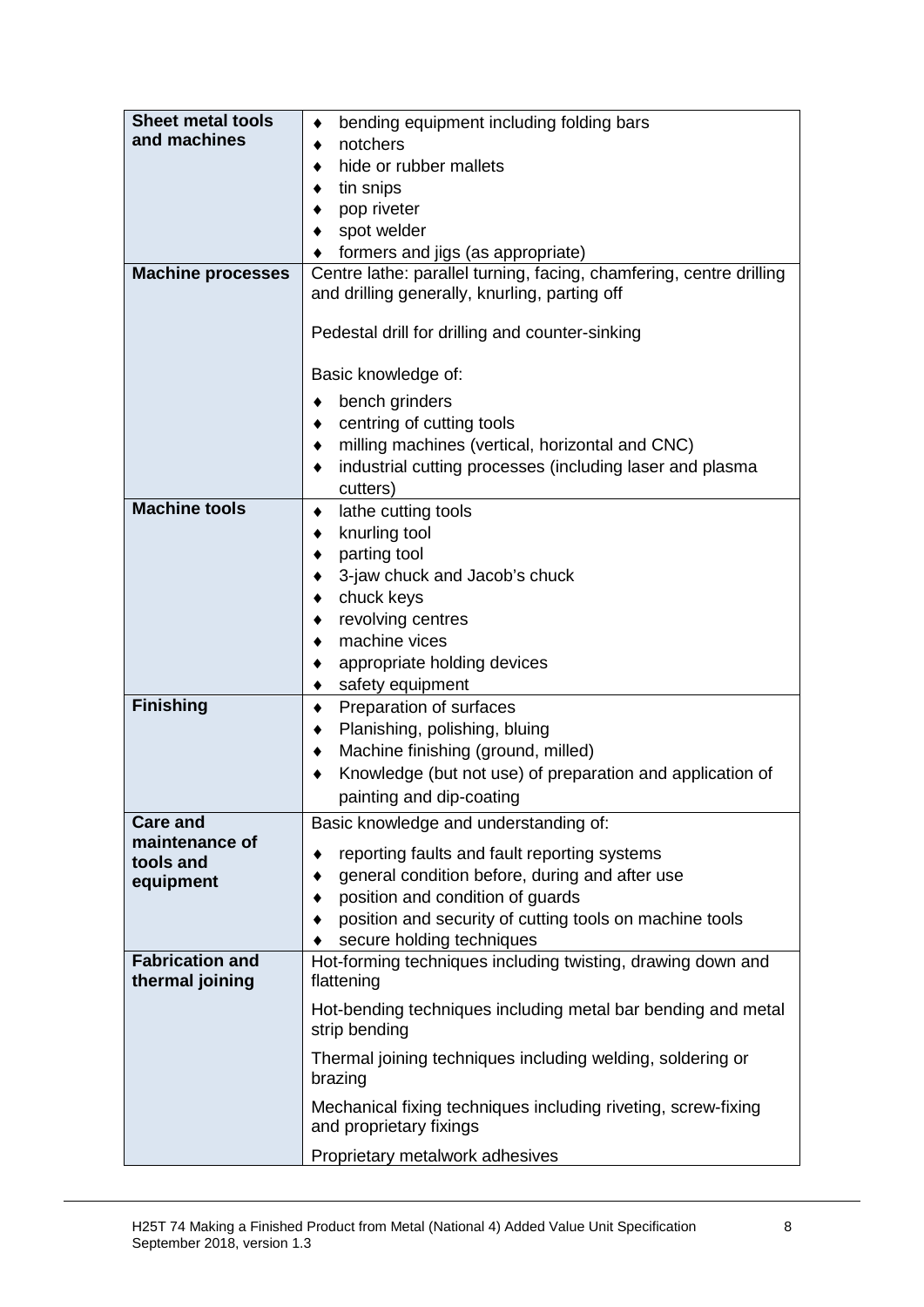| Safe working<br>practices              | Good practices and safe systems for general workshop and<br>individual activities as appropriate                                      |
|----------------------------------------|---------------------------------------------------------------------------------------------------------------------------------------|
|                                        | Personal Protective Equipment (PPE)                                                                                                   |
| <b>Recycling and</b><br>sustainability | Best practice in selecting materials appropriate for use<br>Understanding and following workshop recycling practices and<br>processes |

ł.